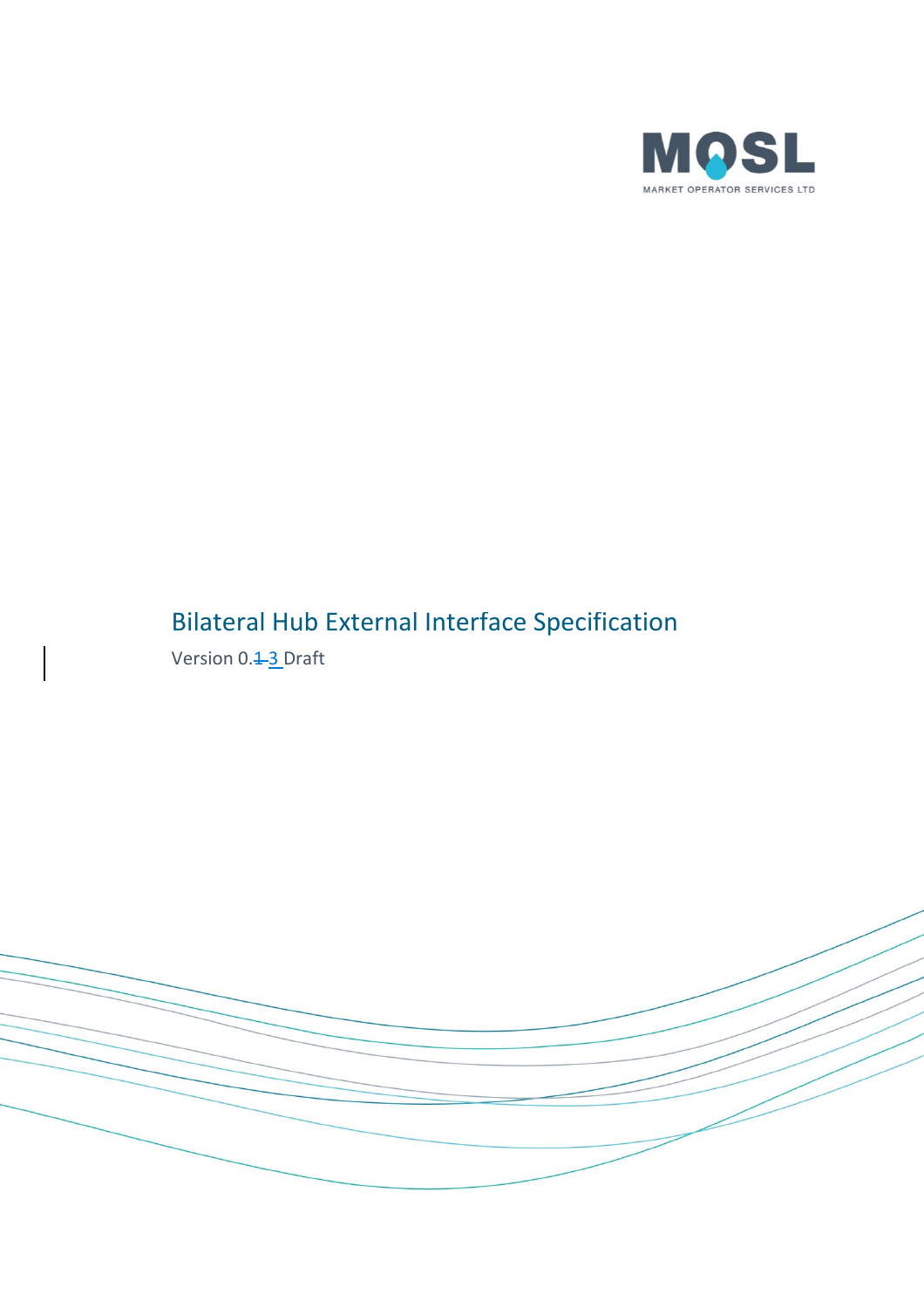

## Version history

| <b>Version</b> | <b>Update</b>                                                | <b>Date</b> |
|----------------|--------------------------------------------------------------|-------------|
| 0.1            | Initial draft                                                | 30/11/2020  |
| 0.2            | <b>Updated draft</b>                                         | 01/12/2020  |
| <u>0.3</u>     | Includes idempotent transaction submission for REST messages | 10/01/2021  |

### Distribution

## This document has been distributed to the following people:

| <b>Name</b>      | <b>Purpose</b>                                                                                            | Date of Issue | <b>Version</b> |
|------------------|-----------------------------------------------------------------------------------------------------------|---------------|----------------|
| Pathfinder Group | To enable pathfinder organisations to start<br>development work and identify any gaps in the<br>document. | 01/12/2020    | 0.1            |

## Attached Documents

| <b>Document Title</b> | <b>Filename</b> | Date | <b>Version</b> |
|-----------------------|-----------------|------|----------------|
| <b>None</b>           |                 |      |                |

## Glossary

| Term / Abbreviation / Acronym | <b>Meaning</b>                          |
|-------------------------------|-----------------------------------------|
| <b>MOSL</b>                   | <b>Market Operator Services Limited</b> |
| <b>CMOS</b>                   | <b>Central Market Operating System</b>  |
| <b>CSD</b>                    | <b>Code Subsidiary Document</b>         |
| <b>TP</b>                     | <b>Trading Party</b>                    |
| <b>JSON</b>                   | JavaScript Object Notation              |
| CSD 0601                      | <b>Bilateral Data Catalogue</b>         |
| <b>XML</b>                    | Extensible Markup Language              |
| <b>WSDL</b>                   | <b>Web Service Definition Language</b>  |
| <b>GUID</b>                   | <b>Globally Unique Identifier</b>       |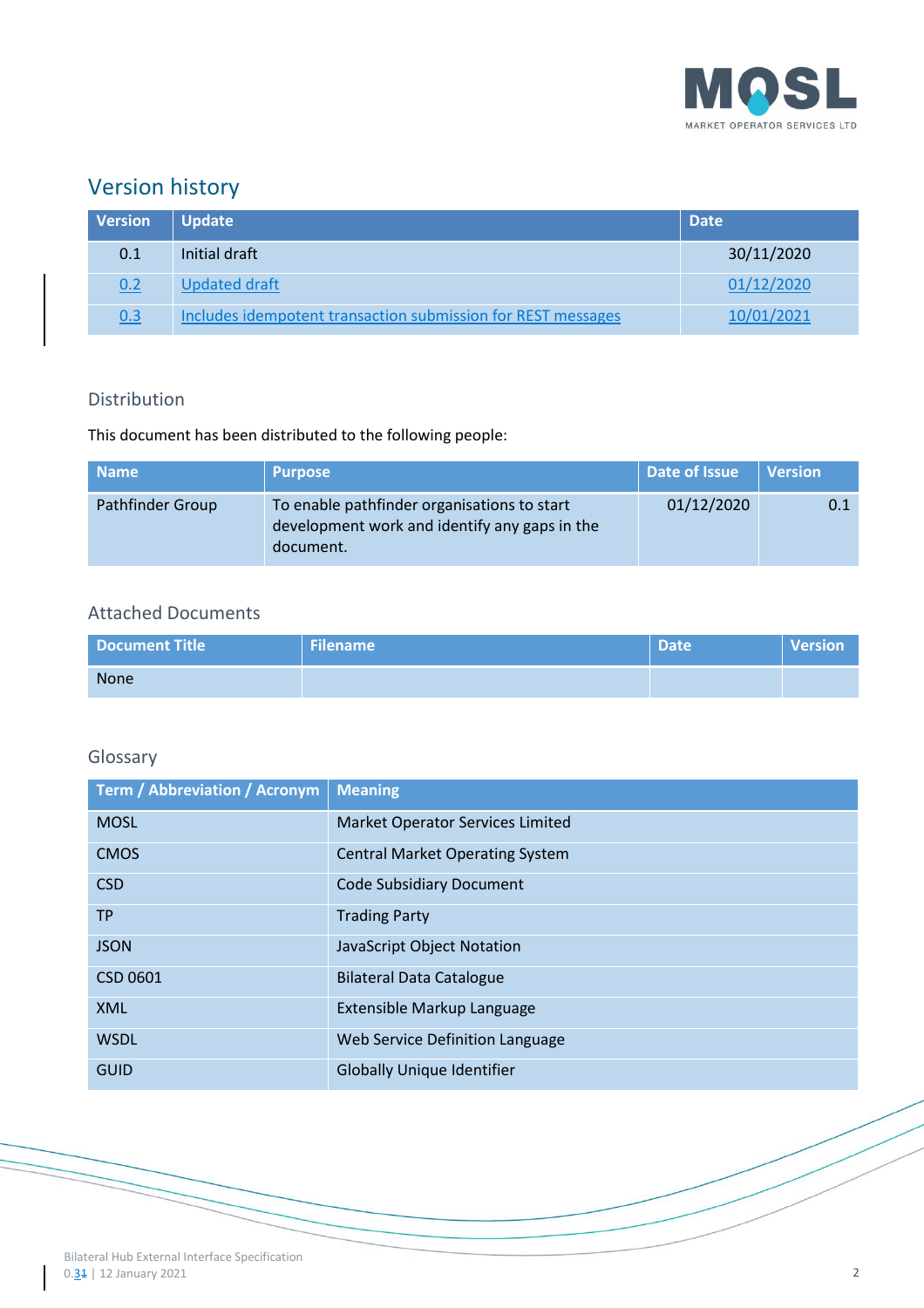

Bilateral Hub External Interface Specification 0.34 | 12 January 2021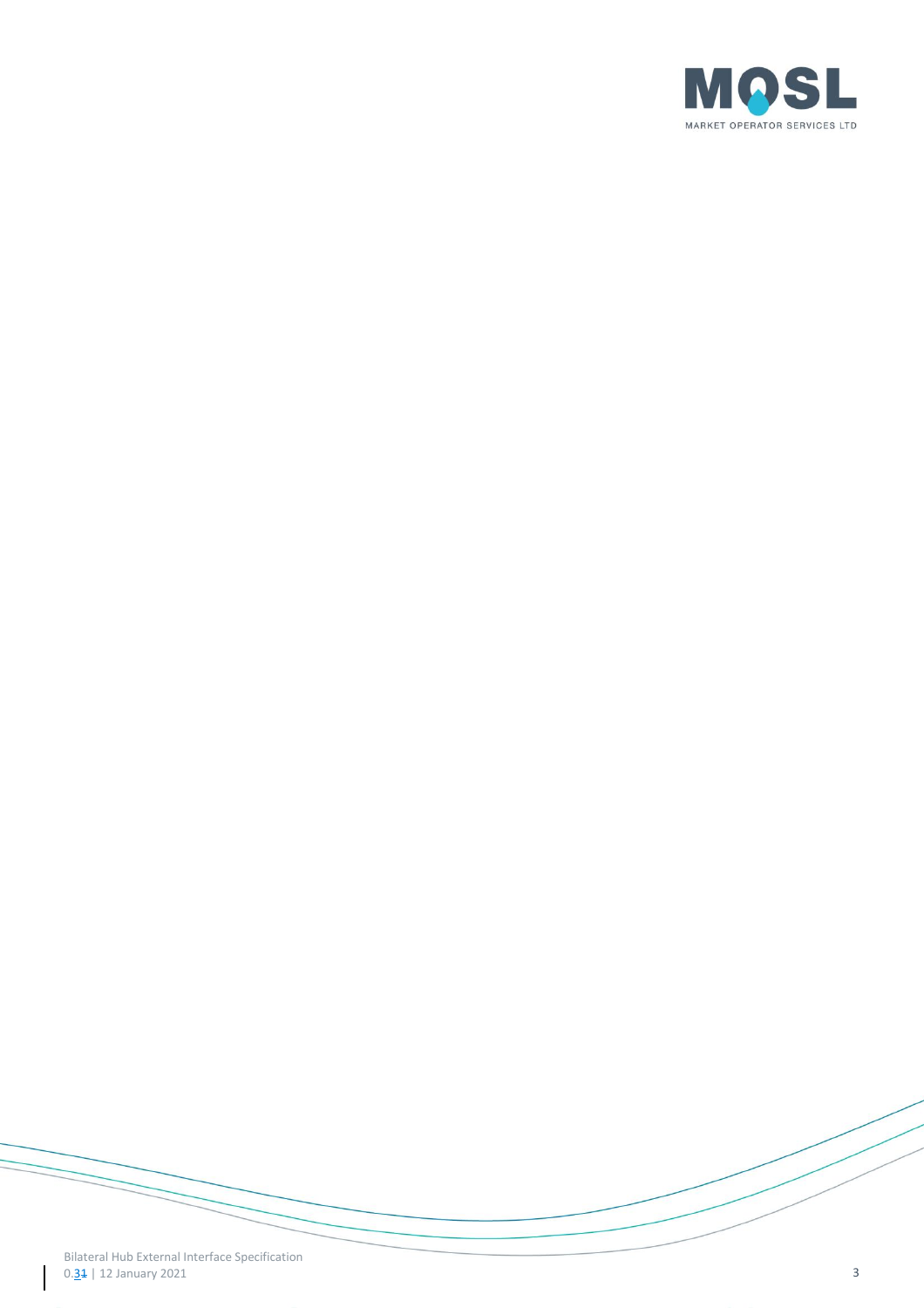

## Contents

| 54                 |
|--------------------|
| 54                 |
| 54                 |
|                    |
| 65                 |
| 76                 |
| 76                 |
|                    |
| 87                 |
|                    |
| 109                |
| 13 <del>12</del>   |
| - 13 <del>12</del> |
| 1413               |
|                    |
| 1645               |
| 1645               |
| 1746               |
| 17 <del>16</del>   |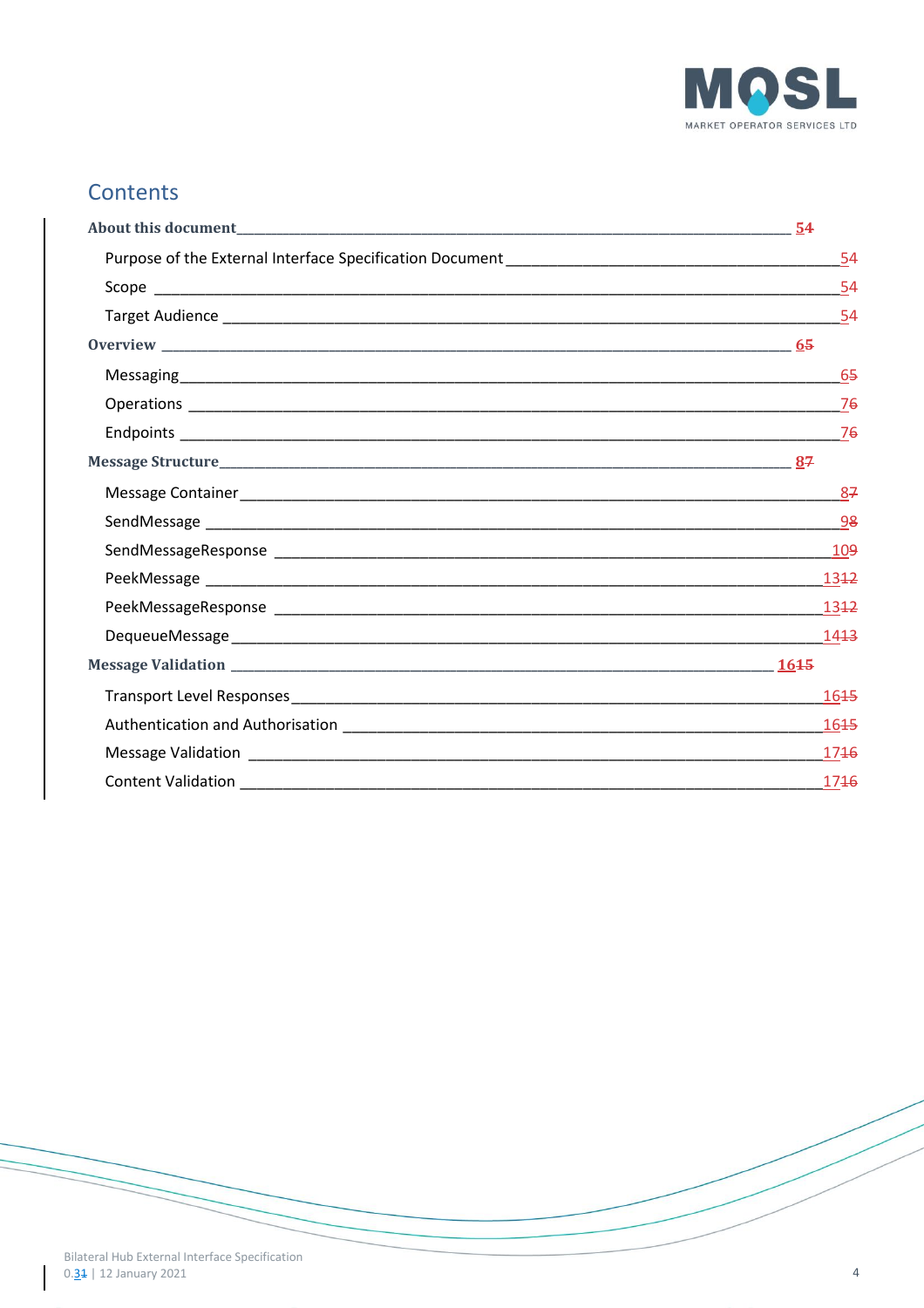

## <span id="page-4-0"></span>About this document

### <span id="page-4-1"></span>Purpose of the External Interface Specification Document

This document contains the external interface specification for the HVI messaging channel provided by the Bilateral Hub. This document details the interfaces as specified in CSD 0400 and CSD 0401 and should be read in conjunction with CSD 0601 – Bilateral Data Catalogue.

#### <span id="page-4-2"></span>Scope

This document describes how messages are exchanged with the Bilateral Hub and the underlying transport and security mechanism. It defines the transport, authentication and syntax checks that will be applied to each inbound message, but does not include the transaction specific content validation rules that are defined in the addendum to CSD 0601.

#### <span id="page-4-3"></span>Target Audience

The target audiences for this document are the technical designers and implementation teams that will implement the Trading Party interfaces to interface with the Bilateral Hub.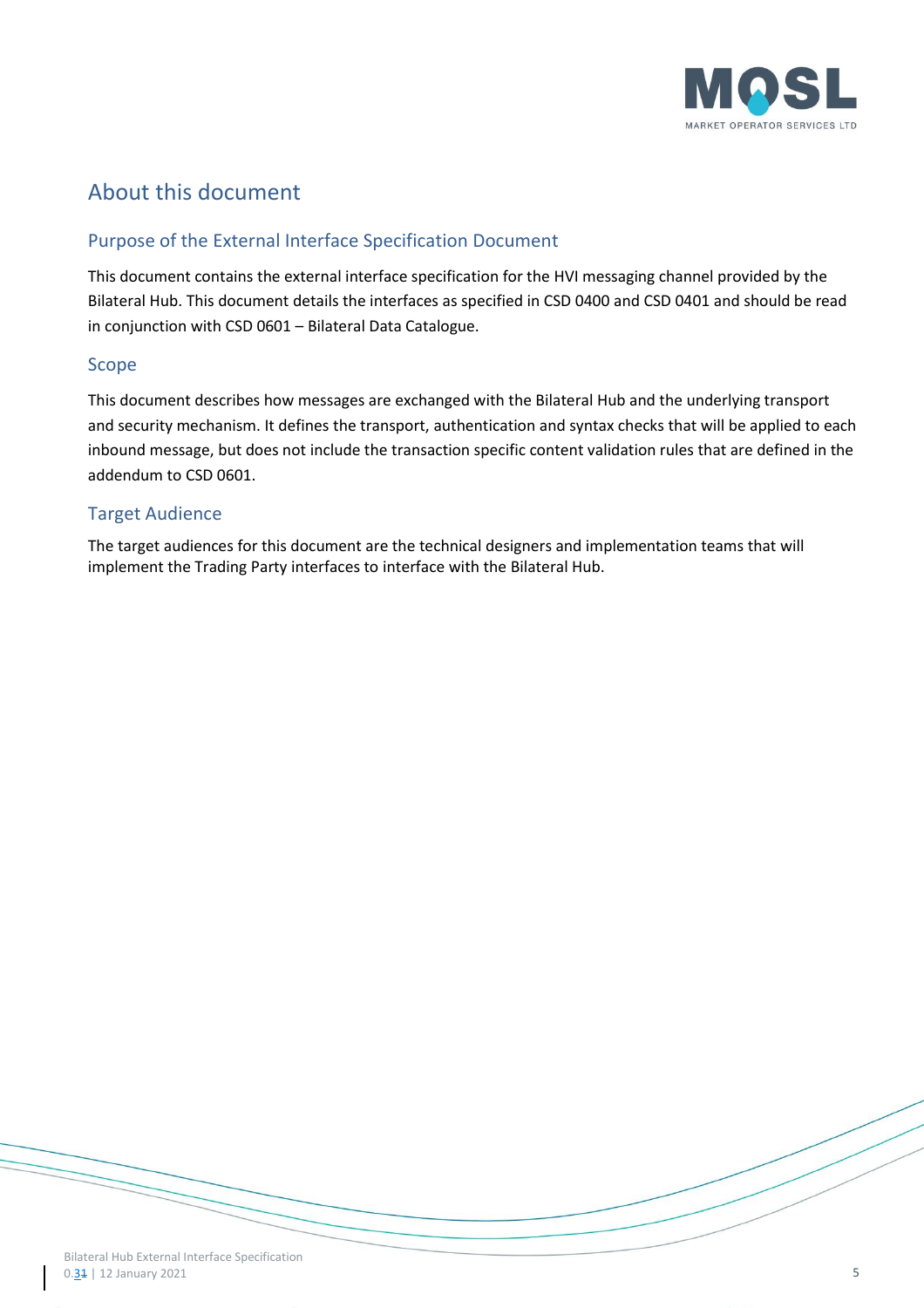

## <span id="page-5-0"></span>**Overview**

#### <span id="page-5-1"></span>**Messaging**

Connectivity to the Bilateral Hub can be achieved by using either XML or JSON web services. Trading Parties wishing to adopt the HVI for some or all of the transactions defined in CSD 0601 will select the format that is most appropriate for their specific implementation requirements. A Trading Party will only be able to use one format or the other.

The XML interface will use asynchronous processing as defined in CSD 0401. The hub will return a synchronous response once authentication and initial validation is complete with the processing of the transaction occurring in the background. A notification will be generated once processing is complete to inform the originator of the outcome.

The JSON interface will use synchronous processing where all validation will be undertaken in real-time and the notification will be delivered in the synchronous response.

Trading Parties will connect to the Bilateral Hub to send messages containing transaction information and download both solicited and unsolicited notifications. The architecture is shown in the diagram below.



*Bilateral Hub Messaging Architecture*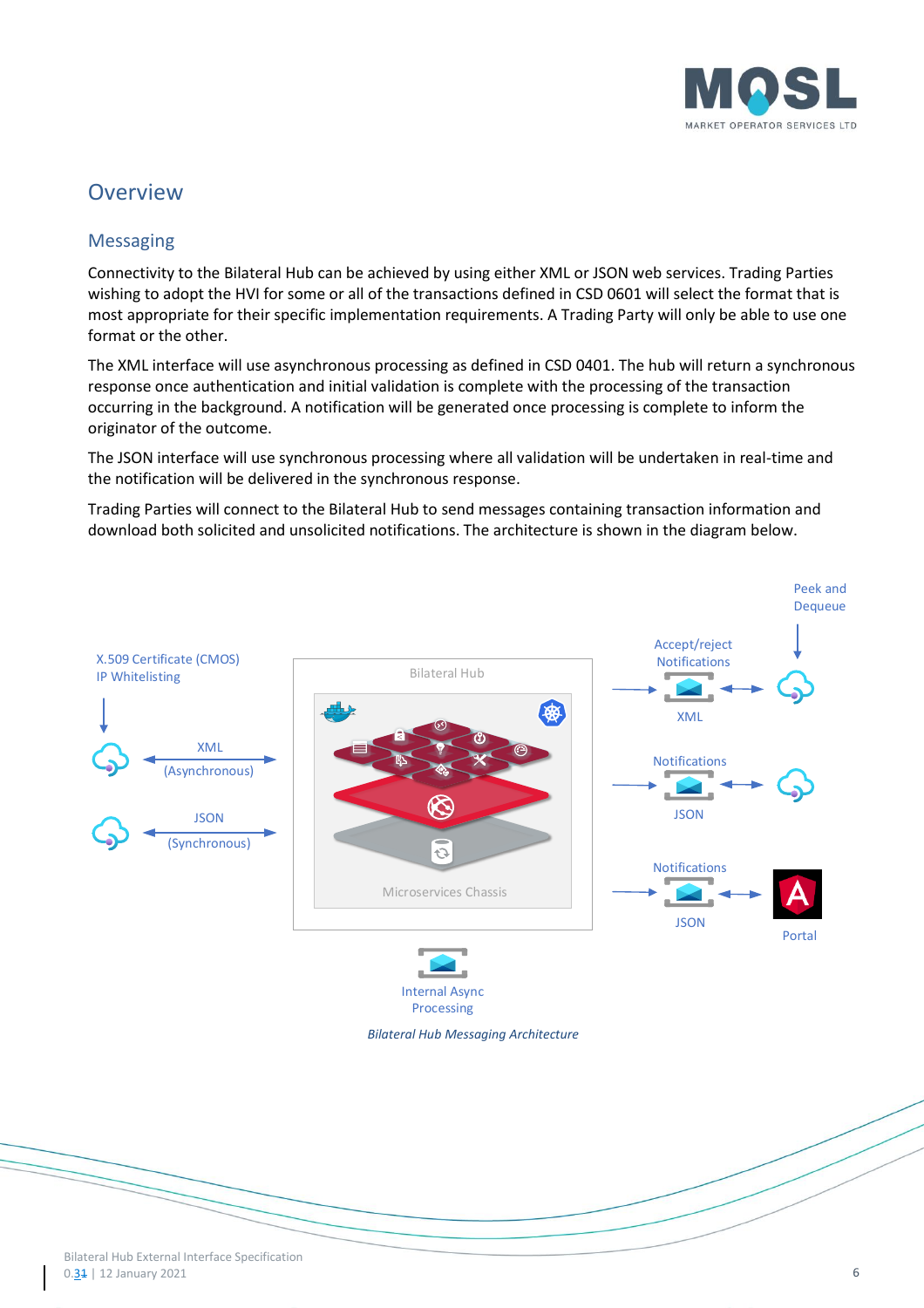

The HVI interface will be protected using X.509 certificates and IP whitelisting in the same way that CMOS is secured. The X.509 certificate will be used to identify the Trading Party and this will be validated against the transaction header and the message will be rejected if the details do not match.

Trading Parties will send transactions and receive notifications using their preferred format. It will be the responsibility of the hub to manage the translation between XML and JSON. For example, a retailer may send a transaction to the hub in XML format and the wholesaler may receive the notification in JSON format and viceversa.

#### <span id="page-6-0"></span>**Operations**

The interface will support three generic operations:

Send - to send transactions to the Bilateral Hub. The message and the transaction inside the message are logged, authenticated and authorised and checked for message integrity.

For JSON transactions the content of the transaction is also validated against transaction specific business rules. For XML messages the transaction specific validation rules are processed asynchronously and notified to the initiating system using the peek and dequeue mechanism.

Both JSON and XML interfaces will return a synchronous response to the initiating system detailing the success or failure of the message.

- Peek is used by the Trading Party to retrieve the content of the first message available to it. The Trading Party can then process the message asynchronously and once successful can dequeue it.
- De-queue the Trading Party informs the Bilateral Hub that the message has been processed. If a message is not De-queued, any subsequent Peek message will return the same message. Note that only the last peeked message can be dequeued. Any attempt to dequeue any other message will result in failure.

The Send/Peek/dequeue protocol ensures transactional integrity between the Trading Party system and the Bilateral Hub.

#### <span id="page-6-1"></span>**Endpoints**

For each Bilateral Hub environment, the XML interface will be implemented as a single web service using a SOAP envelope. The WSDL for the XML interface is provided alongside the XSD. For the JSON interface there will be 3 endpoints to map to each of the operations.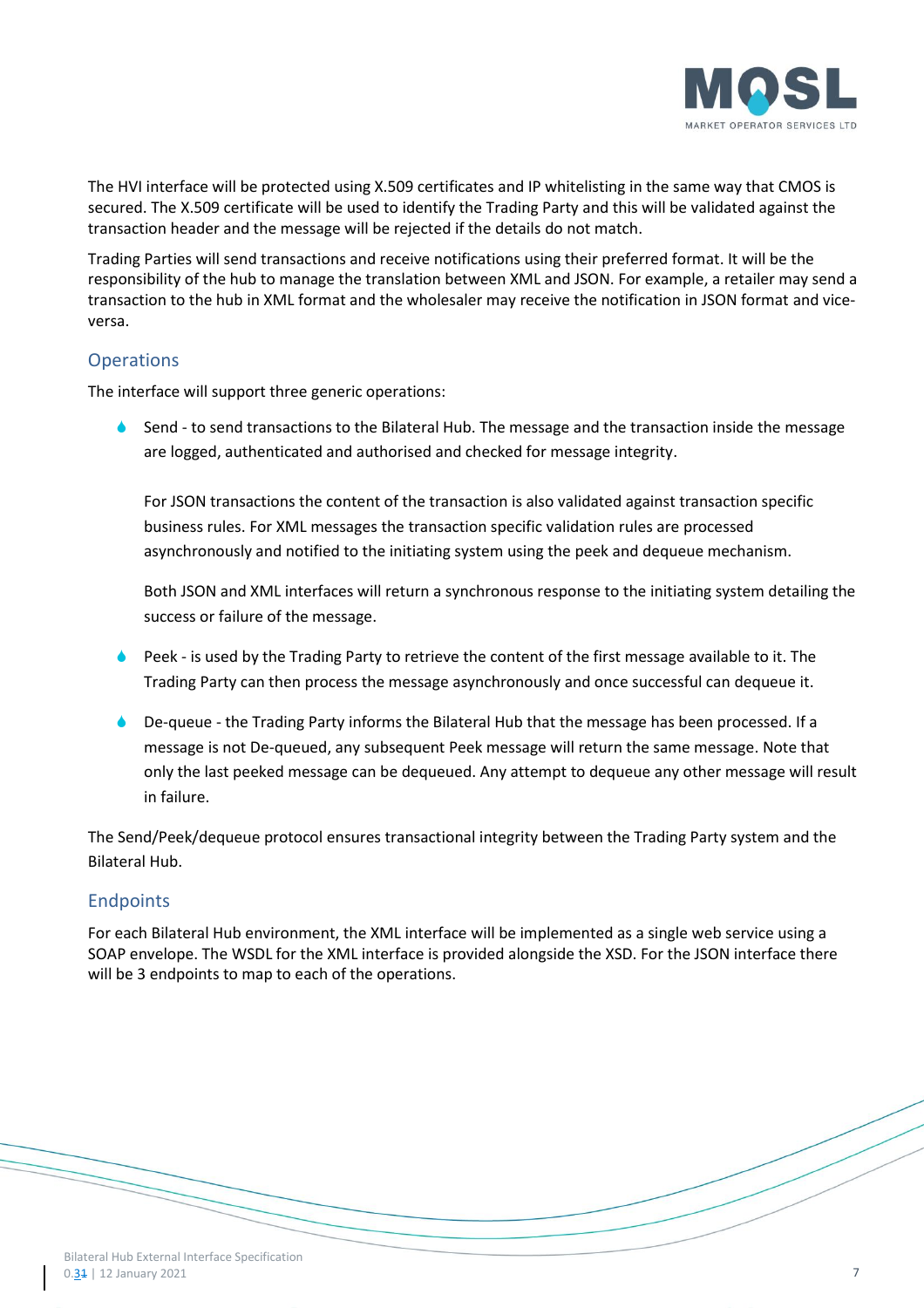

## <span id="page-7-0"></span>Message Structure

The following sections define the message structure used to communicate with the Bilateral Hub. The structure and contents of each message will be the same for both XML and JSON interfaces unless explicitly indicated otherwise. Each message sent to the hub will receive a synchronous response or an HTTP error. HTTP status codes that may be returned by the hub are described in the section HTTP Level Validation.

#### <span id="page-7-1"></span>Message Container

All transactions sent to the Bilateral Hub will be enclosed within a message container with a unique document reference as defined in CSD 0401. The structure of the message container is shown in the table below.

| <b>Name</b>             | Mand /<br>Opt | <b>Type</b>   | Length | Description                                                                                                                                                                                 |
|-------------------------|---------------|---------------|--------|---------------------------------------------------------------------------------------------------------------------------------------------------------------------------------------------|
| MessageContainer        | M             |               |        |                                                                                                                                                                                             |
| DocumentReferenceNumber | M             | <b>String</b> | 38     | The DocumentReferenceNumber is used to<br>identify the data transfer of a message from<br>either the Trading Party system or the Bilateral<br>Hub.                                          |
|                         |               |               |        | The DocumentReferenceNumber must be unique<br>over time and across trading parties.                                                                                                         |
|                         |               |               |        | The recommended algorithm for creating this ID<br>is the GUID algorithm.                                                                                                                    |
| DocumentTransactionType | M             | Enumeration   |        | The DocumentTransactionType refers to the role<br>of the initiating party in the market for this<br>transaction. The permitted values are shown in<br>the table Document Transaction Types. |
| DataTransactionFormat   | M             | Enumeration   |        | The DataTransactionFormat defines the<br>enclosed message format within the payload<br>and can either be 'XML' or 'JSON'.                                                                   |
| Payload                 | M             |               |        | Contains the actual business transaction in the<br>format as specified in the<br>DataTransactionFormat. The business transaction<br>must be structured in accordance with CSD 0601.         |

*Message Container*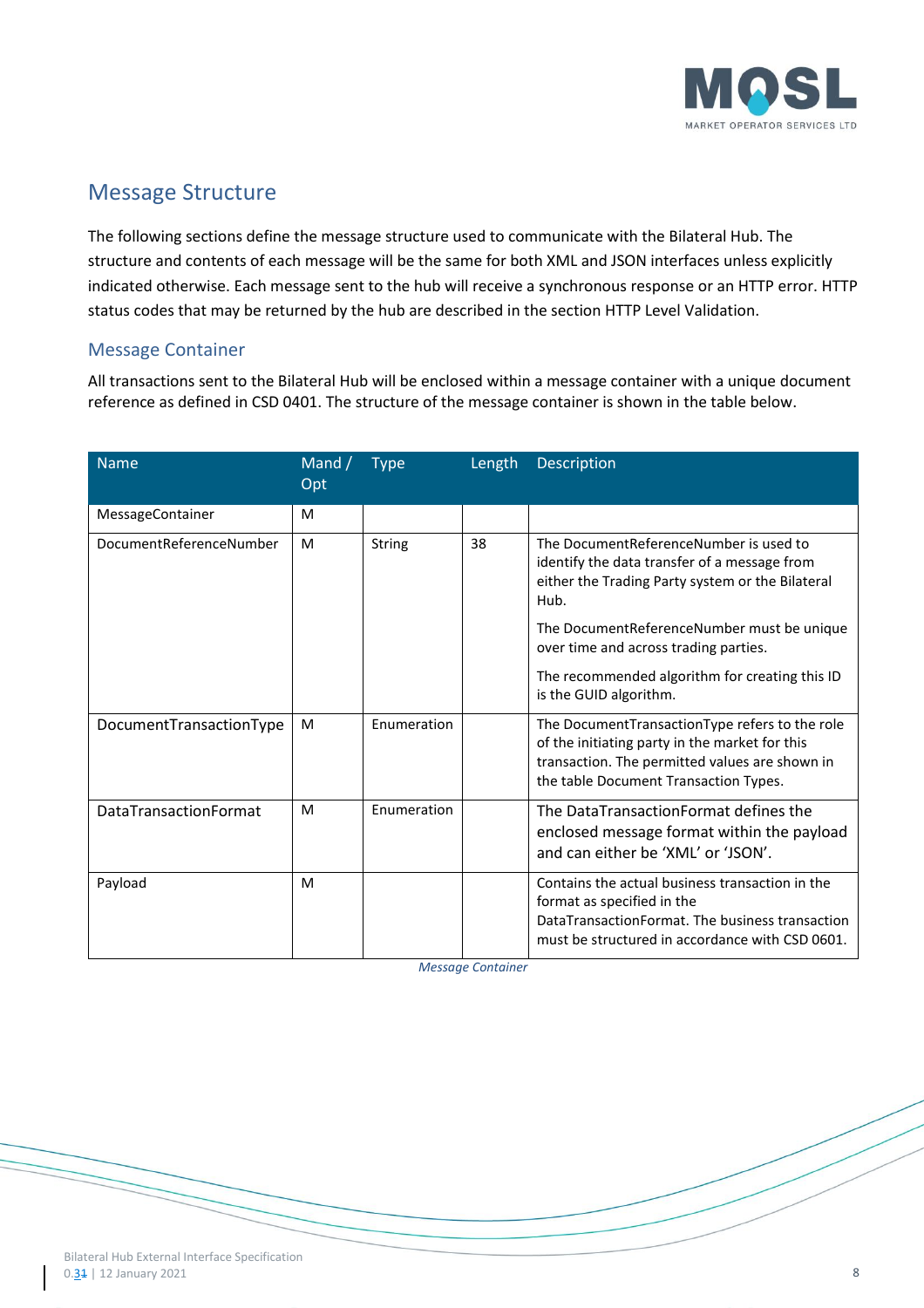

#### *Document Transaction Types*

The table below shows the 3 document transaction types that can be submitted in the message container. This will be validated against the role of the Trading Party submitting a transaction.

| DocumentTransactionType Description |                                             |
|-------------------------------------|---------------------------------------------|
| WholesalerTransaction               | Document contains a transaction of type *.W |
| RetailerTransaction                 | Document contains a transaction of type *.R |
| MarketOperatorTransaction           | Document contains a transaction of type *.M |

*Document Transaction Types*

#### <span id="page-8-0"></span>SendMessage

A SendMessageRequest uses a MessageContainer to send a single transaction to the Bilateral Hub. The transaction is contained within the payload.

| <b>Name</b>                  | Mand $/$<br>Opt | <b>Type</b>   | Length | <b>Description</b>                                                                                                                                                                          |
|------------------------------|-----------------|---------------|--------|---------------------------------------------------------------------------------------------------------------------------------------------------------------------------------------------|
| SendMessageRequest           | M               |               |        |                                                                                                                                                                                             |
| MessageContainer             | M               |               |        |                                                                                                                                                                                             |
| DocumentReferenceNumber      | M               | <b>String</b> | 38     | The DocumentReferenceNumber is used to<br>identify the data transfer of a message from<br>either the Trading Party system or the Bilateral<br>Hub.                                          |
| DocumentTransactionType      | M               | Enumeration   |        | The DocumentTransactionType refers to the role<br>of the initiating party in the market for this<br>transaction. The permitted values are shown in<br>the table Document Transaction Types. |
| <b>DataTransactionFormat</b> | M               | Enumeration   |        | The DataTransactionFormat defines the<br>enclosed message format within the payload<br>and can either be 'XML' or 'JSON'.                                                                   |
| Payload                      | M               |               | 10Mb   | Contains the actual business transaction in the<br>format as specified in the<br>DataTransactionFormat. The business transaction<br>must be structured in accordance with CSD 0601.         |

*SendMessageRequest*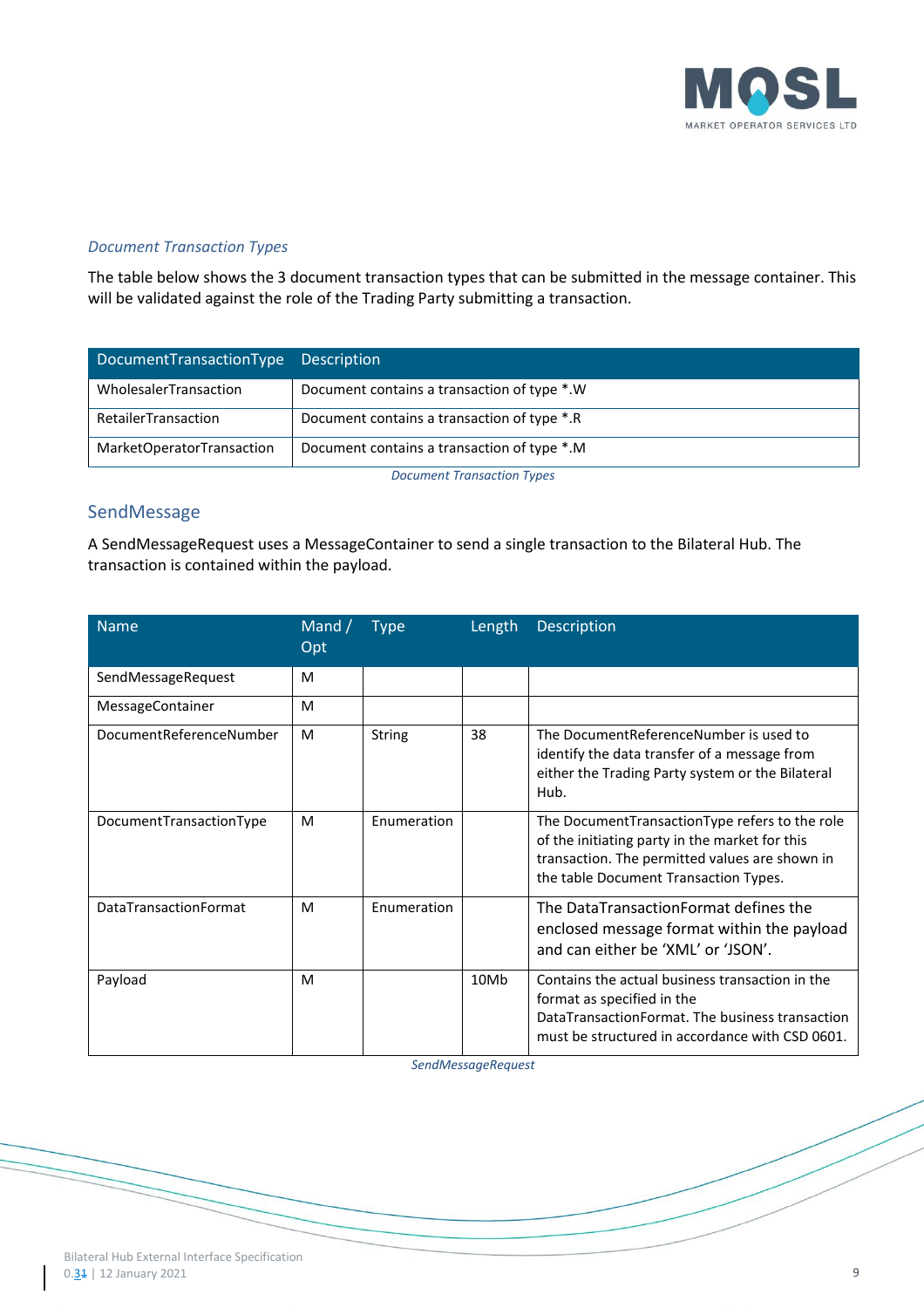

The following rules are enforced:

- The DocumentReferenceNumber has not been used before
- The Payload maximum size is less than 10Mb
- The Payload is in line with the mentioned DocumentTransactionType and DataTransactionFormat
- The Payload is syntactically correct
- The user, identified by the X.509 certificate, is authorised to send in the document type
- The DataTransactionReferenceNumber in the payload has not been used before
- The OriginatorsReference in the payload has not been used before

#### *Example of a SendMessageRequest for a T201.W\_AcceptServiceRequest*



*SendMessageRequest Example*

#### <span id="page-9-0"></span>SendMessageResponse

The SendMessageResponse is returned in the synchronous response to the SendMessageRequest and may contain either the DocumentReferenceNumber if the synchronous element of the XML message was successful or the rejections if the XML message failed authentication and initial validation.

For JSON messages the SendMessageResponse will contain either a rejection if the message cannot be processed or a MessageContainer with either the T209.M or T219.M notifications.

The SendMessageResponse will only contain one of the 3 element types.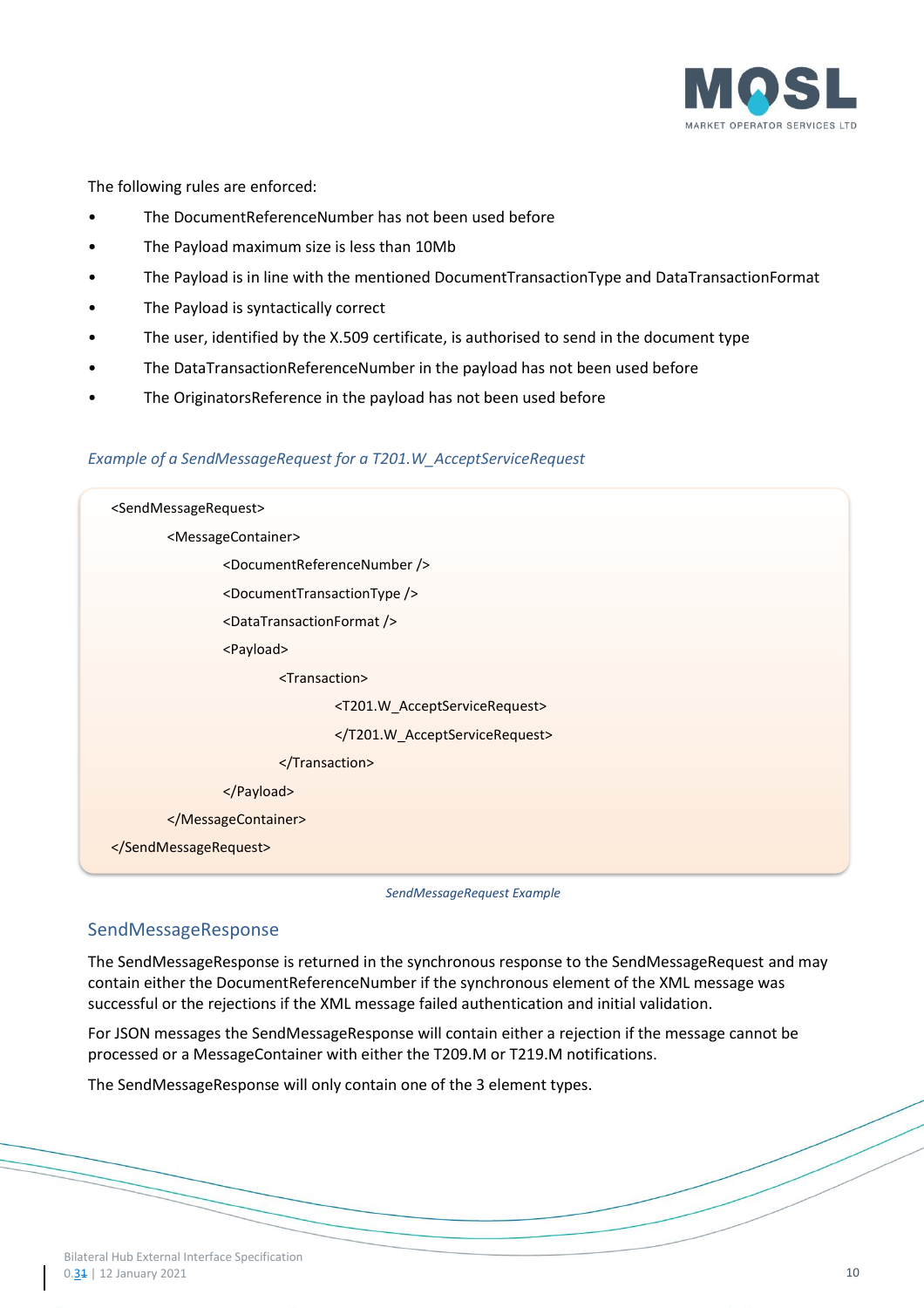

| <b>Name</b>             | Mand $/$<br>Opt | <b>Type</b>   | Length | <b>Description</b>                                                                                                                                      |
|-------------------------|-----------------|---------------|--------|---------------------------------------------------------------------------------------------------------------------------------------------------------|
| SendMessageResponse     | M               |               |        |                                                                                                                                                         |
| DocumentReferenceNumber | $\Omega$        | <b>String</b> | 38     | The Document Reference Number provided in the<br>SendMessageRequest if the transaction is<br>successful and the DataTransactionFormat is<br>XML.        |
| Rejections              | O               | Rejection     |        | Populated where there are errors and the<br>DataTransactionFormat is XML. The structure of<br>a rejection is shown in the table Rejection<br>Structure. |
| MessageContainer        | O               |               |        | Populated when the DataTransactionFormat is<br>JSON with either a T209.M rejection notification<br>or a T219.M accept notification.                     |

*SendMessageResponse*

### *Message Rejection Structure*

| <b>Name</b>  | Mand /<br>Opt | <b>Type</b>   | Length | <b>Description</b>                                                               |
|--------------|---------------|---------------|--------|----------------------------------------------------------------------------------|
| ErrorCode    | М             | <b>String</b> | 20     | A validation error code from the set of error<br>codes defined in the section    |
| ErrorDetails | O             | <b>String</b> | 255    | A description of the error to assist the user with<br>identifying the root cause |

*Rejection Structure*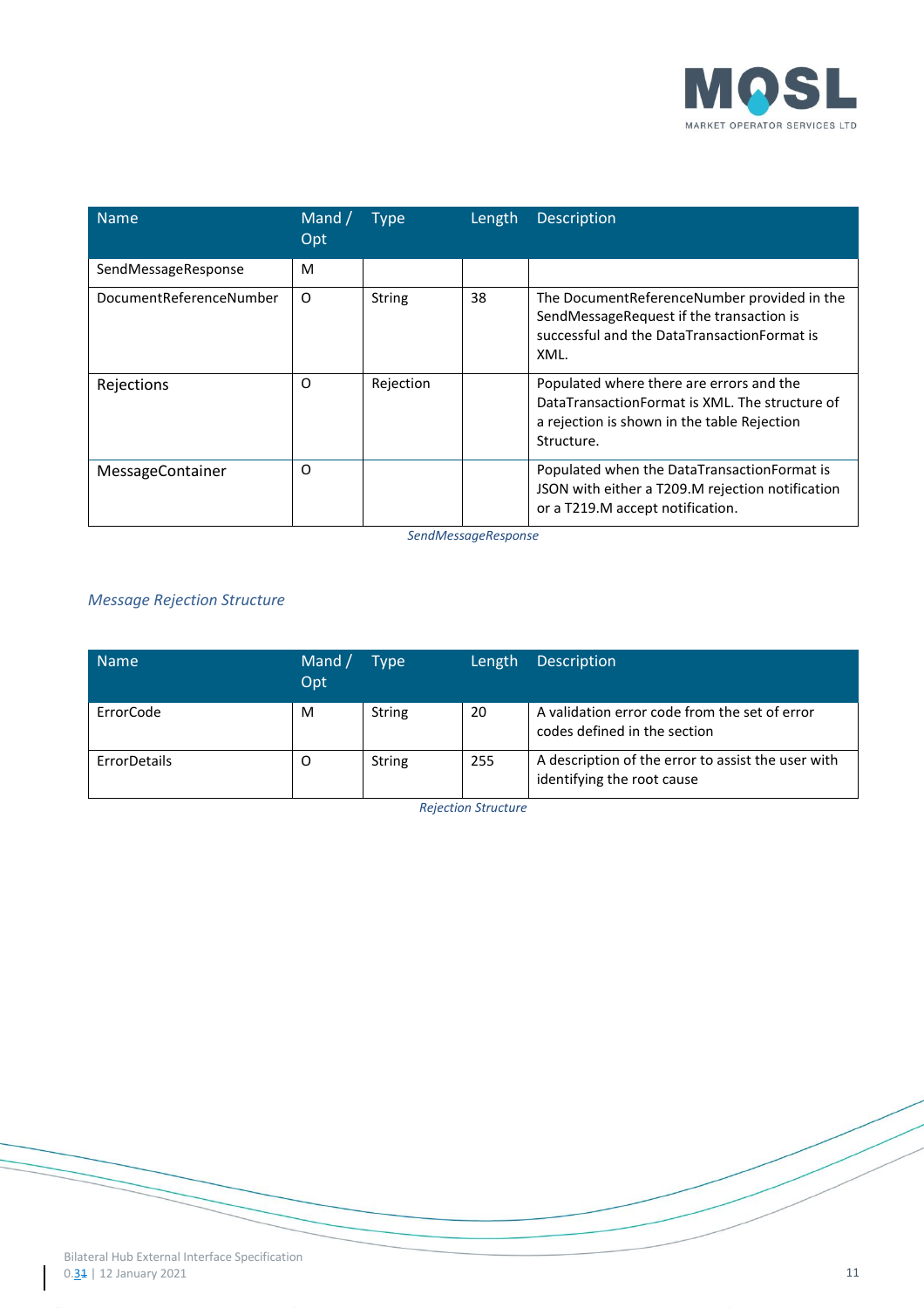

*Example of a JSON SendMessageResponse for a T209.M\_NotifyTransactionRejected notification*

{ "SendMessageResponse": { "MessageContainer": { "Payload": { "Transaction": { "T209.M\_NotifyTransactionRejected": "---T209.M Header and Payload---" } } } } }

*SendMessageResponse JSON*

*Example of an XML SendMessageResponse for an accepted transaction*

<SendMessageResponse> <DocumentReferenceNumber /> </SendMessageResponse>

*SendMessageResponse XML*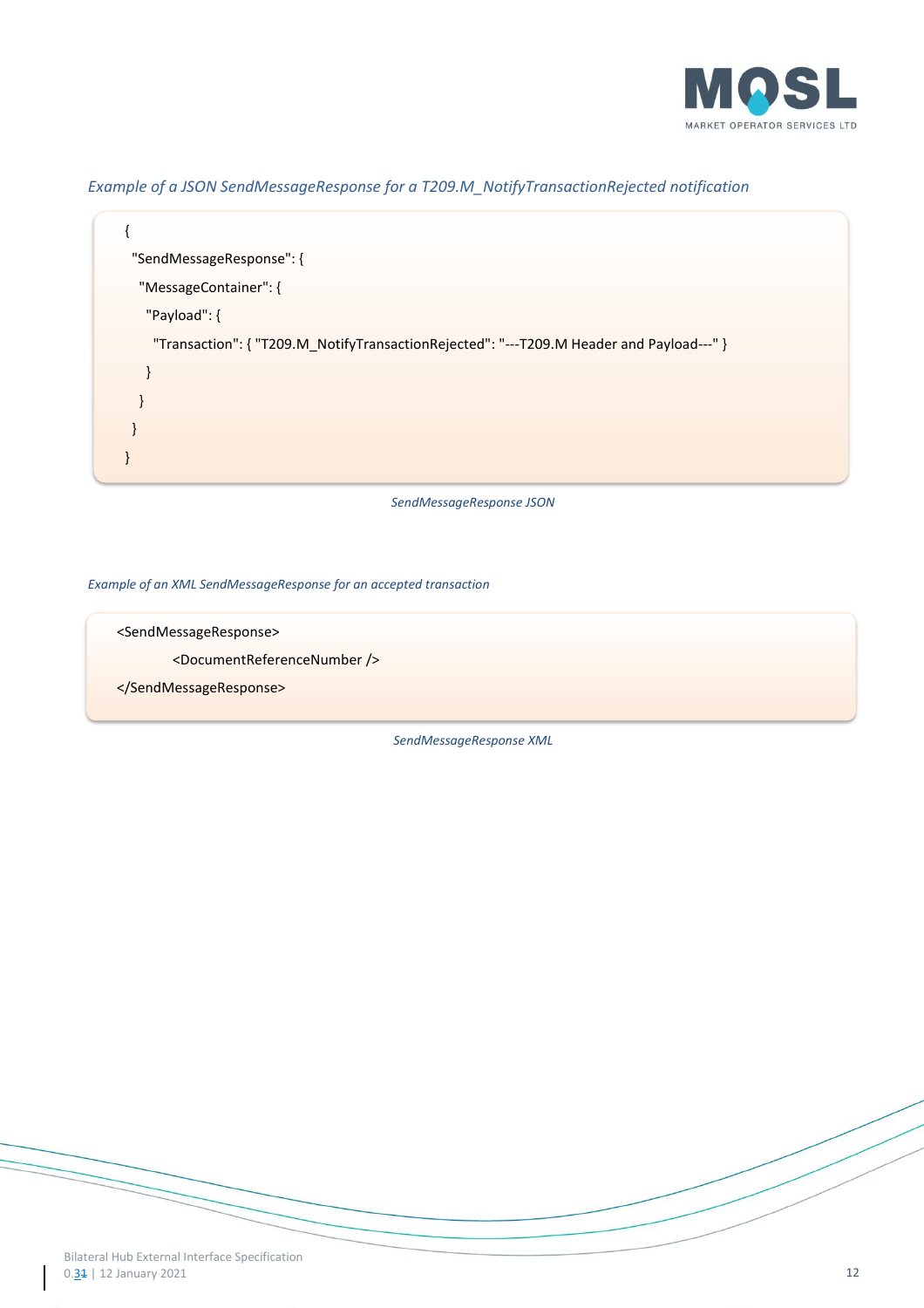

#### <span id="page-12-0"></span>PeekMessage

The HVI system uses PeekMessage to retrieve a notification from the Bilateral Hub. It will return the top most message (FIFO) on the logical queue that has not been marked as 'Dequeued'.

Please note that PeekMessage returns a notification that can be processed by the caller of PeekMessage, without dequeuing this business message first.

It is the responsibility of the Trading Party to regularly retrieve, process and dequeue messages. The Bilateral Hub will continue processing and preparing additional messages independent of the Trading Party retrieving messages. Messages will be delivered in the order that the Bilateral Hub has created the notifications.

When no message is found on the queue the response does not contain a MessageContainer element.

| <b>Name</b>        | Mand /<br>Opt | <b>Type</b> | Length | Description |
|--------------------|---------------|-------------|--------|-------------|
| PeekMessageRequest | M             |             |        |             |

*Example of a PeekMessageRequest*

| <peekmessagerequest></peekmessagerequest> |  |  |  |
|-------------------------------------------|--|--|--|
|                                           |  |  |  |

*PeekMessageRequest Example*

#### <span id="page-12-1"></span>PeekMessageResponse

| <b>Name</b>                  | Mand /<br>Opt | <b>Type</b>   | Length | <b>Description</b>                                                                                                                                                                          |
|------------------------------|---------------|---------------|--------|---------------------------------------------------------------------------------------------------------------------------------------------------------------------------------------------|
| PeekMessageResponse          | M             |               |        |                                                                                                                                                                                             |
| <b>MessageContainer</b>      | $\Omega$      |               |        | The Message Container will be present if there is<br>a message queued on the interface.                                                                                                     |
| DocumentReferenceNumber      | M             | <b>String</b> | 38     | The DocumentReferenceNumber will be<br>generated by the Bilateral Hub.                                                                                                                      |
| DocumentTransactionType      | M             | Enumeration   |        | The DocumentTransactionType refers to the role<br>of the initiating party in the market for this<br>transaction. The permitted values are shown in<br>the table Document Transaction Types. |
| <b>DataTransactionFormat</b> | M             | Enumeration   |        | The DataTransactionFormat defines the<br>enclosed message. This will be set by the<br>Bilateral Hub using the Trading Party<br>preferred notification format.                               |
| Payload                      | M             |               |        |                                                                                                                                                                                             |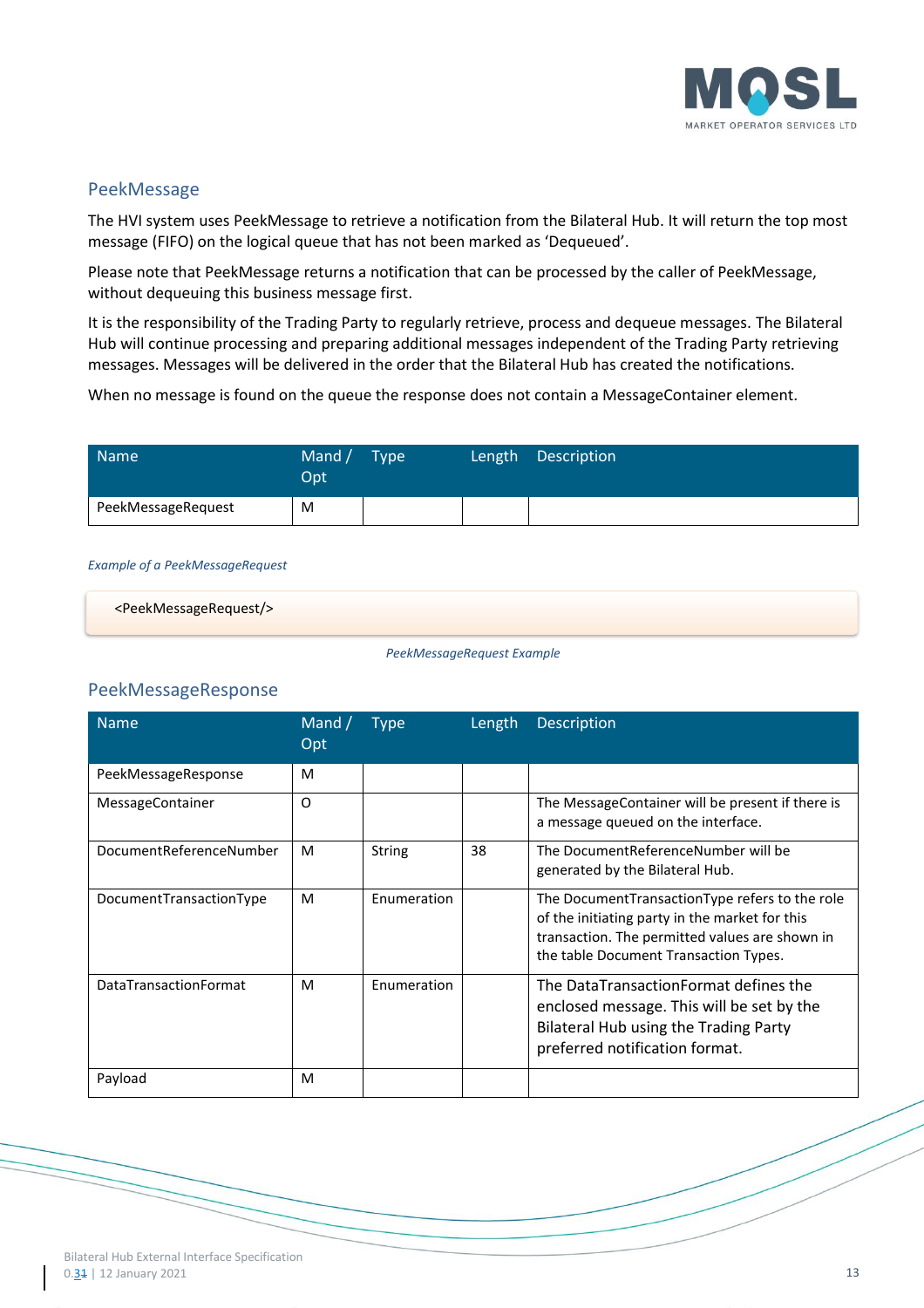

Please note that on subsequent PeekMessage requests that would return the same message if the DocumentReferenceNumber is not updated. The initial PeekMessage request is interpreted as technical not succeeded, hence the original DocumentReferenceNumber is used in the response. This DocumentReferenceNumber is generated once by the Bilateral Hub.

*Example of a PeekMessageResponse for an accepted transaction*

| <peekmessageresponse></peekmessageresponse>         |  |
|-----------------------------------------------------|--|
| <messagecontainer></messagecontainer>               |  |
| <documentreferencenumber></documentreferencenumber> |  |
| <documenttransactiontype></documenttransactiontype> |  |
| <datatransactionformat></datatransactionformat>     |  |
| <payload></payload>                                 |  |
| <transaction></transaction>                         |  |
| <t201.m notifyservicerequestaccepted=""></t201.m>   |  |
|                                                     |  |
|                                                     |  |
| $<$ /Payload>                                       |  |
|                                                     |  |
|                                                     |  |
|                                                     |  |

*PeekMessageRequest Example*

#### <span id="page-13-0"></span>DequeueMessage

The Trading Party system uses DequeueMessage to indicate to the Bilateral Hub it has handled a message it retrieved from the hub using PeekMessage and has been able to extract the content in order to use the DocumentReferenceNumber of the message to dequeue. This message will be removed from the logical queue for this Trading Party. Note that when this is done the next message comes available on the logical queue for peeking.

Note that attempting to dequeue a message that has been dequeued or is not the last message peeked with return an error.

Bilateral Hub External Interface Specification 0.34 | 12 January 2021 14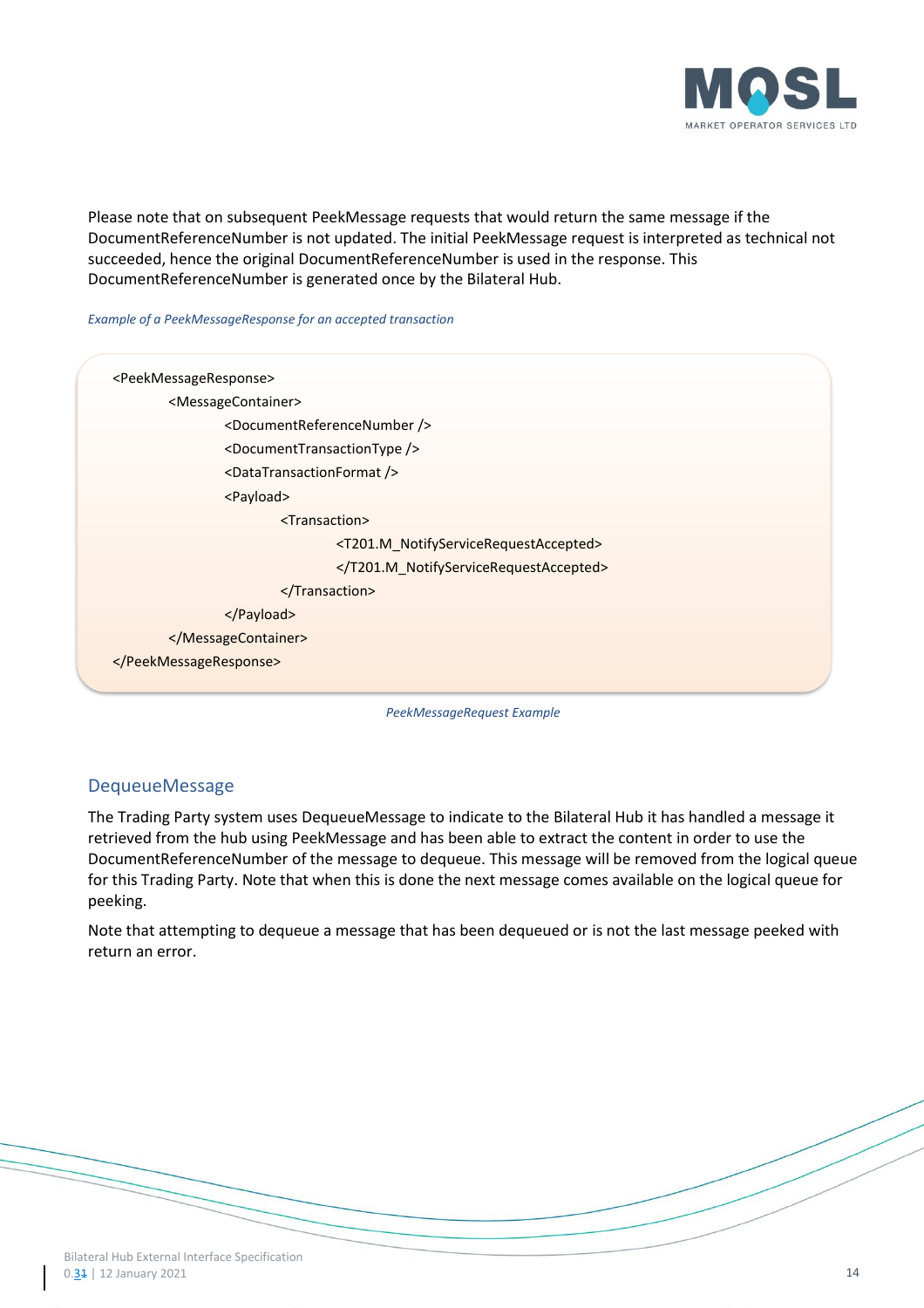

| <b>Name</b>             | Mand /<br>Opt | <b>Type</b>   | Length | <b>Description</b>                                                |
|-------------------------|---------------|---------------|--------|-------------------------------------------------------------------|
| DequeueMessageRequest   | M             |               |        |                                                                   |
| DocumentReferenceNumber | M             | <b>String</b> | 38     | The DocumentReferenceNumber from the last<br>PeekMessageResponse. |

## DequeueMessageResponse

| <b>Name</b>             | Mand /<br>Opt | Type          | Length | <b>Description</b>                                                                     |
|-------------------------|---------------|---------------|--------|----------------------------------------------------------------------------------------|
| DequeueMessageResponse  | M             |               |        |                                                                                        |
| DocumentReferenceNumber | O             | <b>String</b> | 38     | The reference from the PeekMessageResponse if<br>the message was successfully dequeued |
| Rejection               | O             | Rejection     |        | The error details if the dequeue failed                                                |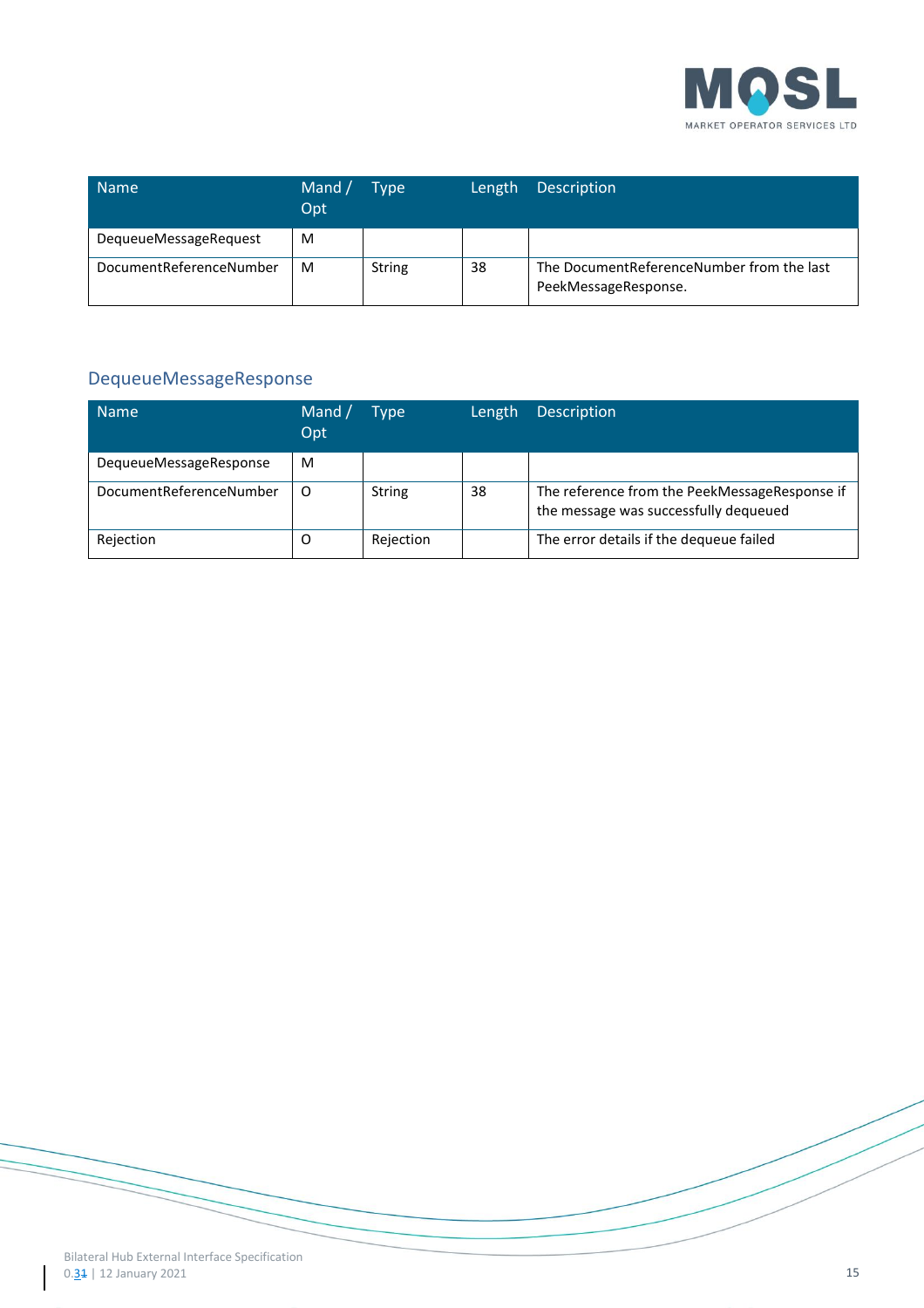

## <span id="page-15-0"></span>Message Validation

Messages will be validated at 4 levels. For both XML and JSON validation transport, authentication and message validation will occur synchronously. The hub will include a rejection code in the response if validation fails at any of these stages.



If the validation is successful, the content of the transaction contained within the message will be processed asynchronously for XML requests and will generate a T209.M or T219.M that can be peeked and subsequently dequeued. For JSON requests it will be validated synchronously and return the T209.M or the T219.M in the synchronous response.

### <span id="page-15-1"></span>Transport Level Responses

Transport level failures will be generated in the form of HTTP Status Codes as defined in the table below. Note that any message that receives a transport level failure will not be stored or processed by the Bilateral Hub.

| <b>Error Code</b> | <b>Type</b>    | <b>Meaning</b>                                                                                                                     |
|-------------------|----------------|------------------------------------------------------------------------------------------------------------------------------------|
| 200               | <b>Success</b> | OK – The request has been accepted for processing.                                                                                 |
|                   |                | Any subsequent errors found during the processing of the message will be returned in<br>the synchronous response.                  |
| 403               | Client         | Forbidden – The security certificate supplied is not known to the Bilateral Hub or the IP<br>address is not whitelisted on the hub |
| 404               | Client         | Not Found - The specified endpoint does not exist                                                                                  |
| 413               | Client         | Request Entity Too Large - The message payload exceeds 10 Mb                                                                       |
| 429               | Client         | Too Many Requests – The client has exceeded the maximum rate of transaction<br>submissions                                         |
| 500               | System         | Internal Server Error – An unexpected failure in the system                                                                        |
| 503               | System         | Service Unavailable – The service is undergoing maintenance                                                                        |

### <span id="page-15-2"></span>Authentication and Authorisation

The X.509 certificate will be authenticated against the Trading Party and validation will check whether the Trading Party can submit the transaction contained in the payload. The errors that will be returned by the Bilateral Hub are defined in the table below.